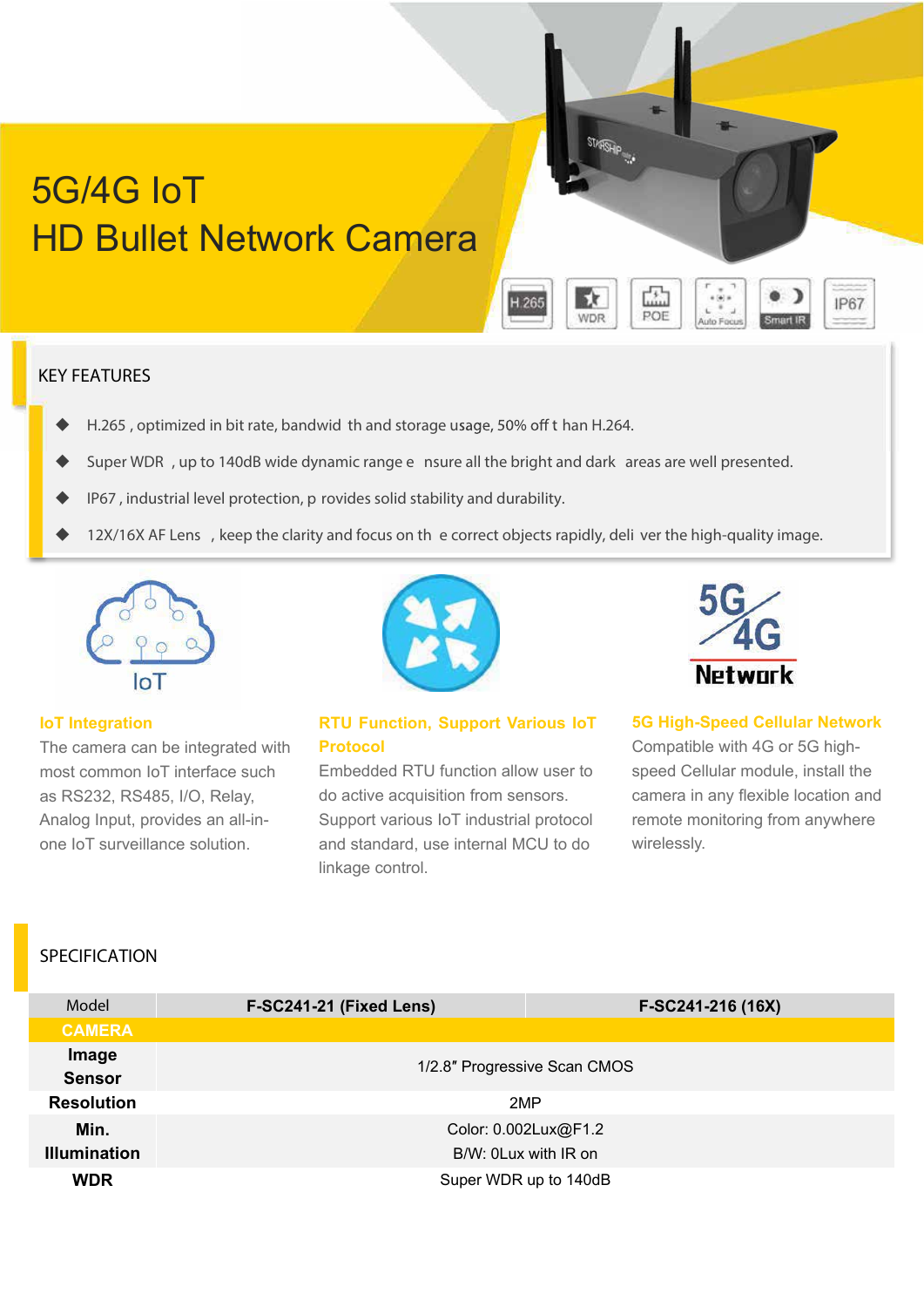| Model                                       | F-SC241-21 (Fixed Lens)                                                                        | F-SC241-216 (16X)                                              |  |  |  |
|---------------------------------------------|------------------------------------------------------------------------------------------------|----------------------------------------------------------------|--|--|--|
| <b>CAMERA</b>                               |                                                                                                |                                                                |  |  |  |
| Lens                                        | <b>Fixed Lens</b>                                                                              | 16X AF Motorized Lens                                          |  |  |  |
|                                             | 2.8mm @F2.0                                                                                    | 5.85~93.6mm @F1.8~F3.9                                         |  |  |  |
|                                             |                                                                                                | H55.4°~H3.55°                                                  |  |  |  |
| <b>Field of View</b>                        | H123°/D142°/V68°                                                                               | D62.6°~D4.05°                                                  |  |  |  |
|                                             |                                                                                                | $V31.6^\circ \sim V2^\circ$                                    |  |  |  |
| <b>Shutter Time</b>                         | 1/100000s~1/5s                                                                                 |                                                                |  |  |  |
| <b>IR Distance</b>                          | 150 <sub>m</sub>                                                                               |                                                                |  |  |  |
| Day & Night                                 |                                                                                                | <b>ICR Filter Auto Switch</b>                                  |  |  |  |
| <b>VIDEO</b>                                |                                                                                                |                                                                |  |  |  |
| Max. Image<br><b>Resolution</b>             | 1920×1080                                                                                      |                                                                |  |  |  |
| <b>Primary Stream</b>                       | 30fps@(1920×1080,<br>1280×960,1280×720, 704x576)                                               |                                                                |  |  |  |
| <b>Secondary</b>                            |                                                                                                |                                                                |  |  |  |
| <b>Stream</b>                               | 30fps@(704x576, 640×480, 640×360, 352x288, 320x240, 320x192, 320x176)                          |                                                                |  |  |  |
| <b>Tertiary Stream</b>                      | 30fps@(1920×1080, 1280×720, 704×576, 640×480, 640×360, 320×240, 320x192, 320x176)              |                                                                |  |  |  |
| <b>Video</b>                                | H.265(HEVC)/H.264/MJPEG                                                                        |                                                                |  |  |  |
| <b>Compression</b>                          |                                                                                                |                                                                |  |  |  |
| <b>Bit Rate</b>                             | 16Kbps~16Mbps (CBR/VBR Adjustable)                                                             |                                                                |  |  |  |
| <b>Image Setting</b>                        | Brightness/Contrast/Saturation/Sharpness                                                       |                                                                |  |  |  |
| <b>NETWORK</b>                              |                                                                                                |                                                                |  |  |  |
| <b>Ethernet</b>                             | 1*RJ45 10M/100M Ethernet Port                                                                  |                                                                |  |  |  |
| <b>Network Storage</b>                      | NAS (Support NFS, SMB/CIFS)                                                                    |                                                                |  |  |  |
| <b>Protocol</b>                             | IPv4/IPv6, TCP, UDP, RTP, RTSP, RTCP, HTTP, HTTPS, DNS, DHCP, NTP, SNMP, NFS, CIFS             |                                                                |  |  |  |
| <b>SYSTEM</b>                               |                                                                                                |                                                                |  |  |  |
| <b>Storage</b>                              |                                                                                                | Support microSD/SDHC/SDXC Card Local Storage, up to 128G       |  |  |  |
| <b>Advanced</b>                             | Motion Detection, Privacy Masking, Backlight Compensation, HLC, 2D DNR, 3D DNR, ROI, Anti-fog, |                                                                |  |  |  |
| <b>Function</b>                             | White Balance, EIS, IP Address Filtering                                                       |                                                                |  |  |  |
| <b>Event Trigger</b>                        | Motion Detection, Network Disconnection, External Input, etc.                                  |                                                                |  |  |  |
| <b>Event Action</b>                         | FTP Upload/SMTP Upload/SD Card Record                                                          |                                                                |  |  |  |
| <b>Video Analysis</b>                       | Region Entrance, Region Exiting, Advanced Motion Detection, Tamper Detection, Line Crossing,   |                                                                |  |  |  |
| (Optional)                                  | Loitering, Human Detection, People Counting, Object Left, Object Removed (* In development)    |                                                                |  |  |  |
| <b>CELLULAR (Optional)</b>                  |                                                                                                |                                                                |  |  |  |
| <b>Standard &amp; Band</b>                  |                                                                                                | 5G, LTE FDD, LTE TDD, EVDO, WCDMA, TD-SCDMA, CDMA1X, GPRS/EDGE |  |  |  |
|                                             | 5G NR: Downstream rate 3.4Gbps, uplink rate 350Mbps                                            |                                                                |  |  |  |
| <b>Bandwidth</b>                            | FDD-LTE: Downstream rate 150Mbps, uplink rate 50Mbps                                           |                                                                |  |  |  |
|                                             | TD-LTE: Downstream rate 130Mbps, uplink rate 35Mbps<br>$<$ 23dBm                               |                                                                |  |  |  |
| <b>Transmit Power</b>                       |                                                                                                |                                                                |  |  |  |
| <b>Sensitivity</b><br><b>GPS</b> (Optional) |                                                                                                | <-97dBm                                                        |  |  |  |
|                                             |                                                                                                |                                                                |  |  |  |
| <b>GPS Module</b>                           |                                                                                                | Industrial GPS module, compatible with Beidou, GLONASS         |  |  |  |
| <b>Accuracy</b>                             | Positioning: 2.5m CPE<br>SBAS: 2.0m CPE                                                        |                                                                |  |  |  |
|                                             |                                                                                                | Tracking: - 160dBm                                             |  |  |  |
| <b>Sensitivity</b>                          |                                                                                                |                                                                |  |  |  |
|                                             | Recapture: -160dBm<br>Cold Boot: -146dBm                                                       |                                                                |  |  |  |
|                                             |                                                                                                |                                                                |  |  |  |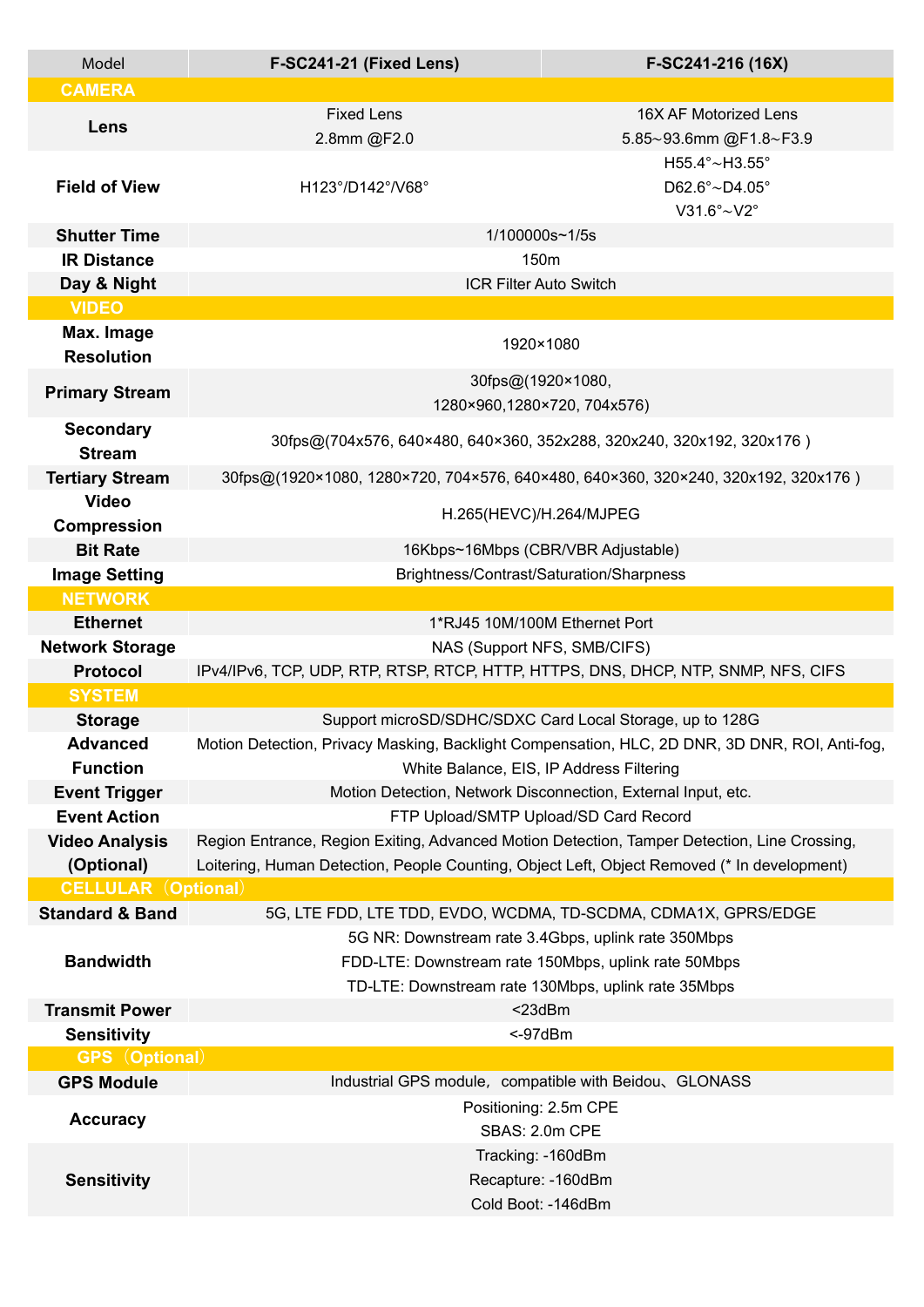|                                           | <b>EXTERNAL INTERFACE (* = Optional)</b>                                                                                                                             |  |  |
|-------------------------------------------|----------------------------------------------------------------------------------------------------------------------------------------------------------------------|--|--|
| <b>DC-12V IN*</b>                         | Standard DC12V, Support 12~60V                                                                                                                                       |  |  |
| <b>Audio</b>                              |                                                                                                                                                                      |  |  |
| I/O@Audio                                 | 1/1&G.711/AAC                                                                                                                                                        |  |  |
| Compression*                              |                                                                                                                                                                      |  |  |
| IO & Relay*                               | 2 x DI, 2 x DO, 2 x Relay                                                                                                                                            |  |  |
| <b>ADC</b>                                | 2@12bit                                                                                                                                                              |  |  |
| UART*                                     | 2 x RS232 & 2 x RS485                                                                                                                                                |  |  |
| <b>Power</b><br>Return*                   | 12V@500MA&5V@1000MA                                                                                                                                                  |  |  |
| Storage*                                  | Internal Micro SD Slot, support Micro SD/Micro SDHC/Micro SDXC card (Support Maximum 128G)<br>Internal 2.5" Hard Disk SATA interface, support maximum 6TB HDD or SSD |  |  |
| <b>Network</b>                            | RJ45 10/100M Etherner                                                                                                                                                |  |  |
| <b>Interface Type</b>                     | M16 Waterproof Interface                                                                                                                                             |  |  |
| <b>GENERAL</b>                            |                                                                                                                                                                      |  |  |
| Working                                   | $-40$ ~75                                                                                                                                                            |  |  |
| <b>Temperature</b>                        |                                                                                                                                                                      |  |  |
| <b>Working</b><br><b>Humidity</b>         | 0~90% (Non-condensing)                                                                                                                                               |  |  |
| <b>Power Supply</b>                       | PoE (802.3at)                                                                                                                                                        |  |  |
| <b>Power</b>                              | Standby 0.3W                                                                                                                                                         |  |  |
| <b>Consumption</b>                        | 4W MAX (Day Mode with 4G)                                                                                                                                            |  |  |
|                                           | 15W MAX (IR On with 4G)                                                                                                                                              |  |  |
| Weather<br><b>Proof</b>                   | IP67                                                                                                                                                                 |  |  |
| Weight                                    | 4.5 KG                                                                                                                                                               |  |  |
| <b>Dimensions</b>                         | (Without Accessories)<br>260*130*110mm                                                                                                                               |  |  |
| <b>Warranty</b>                           | 1 Years                                                                                                                                                              |  |  |
| <b>Protocol &amp; Industrial Standard</b> |                                                                                                                                                                      |  |  |
|                                           | <b>Onvif Profile S</b>                                                                                                                                               |  |  |
| Protocol &                                | GB/T28181-2016                                                                                                                                                       |  |  |
| <b>Industrial</b>                         | Modbus RTU                                                                                                                                                           |  |  |
| <b>Standard</b>                           | <b>MQTT</b>                                                                                                                                                          |  |  |
|                                           | IEC101*, IEC104* (*In development)                                                                                                                                   |  |  |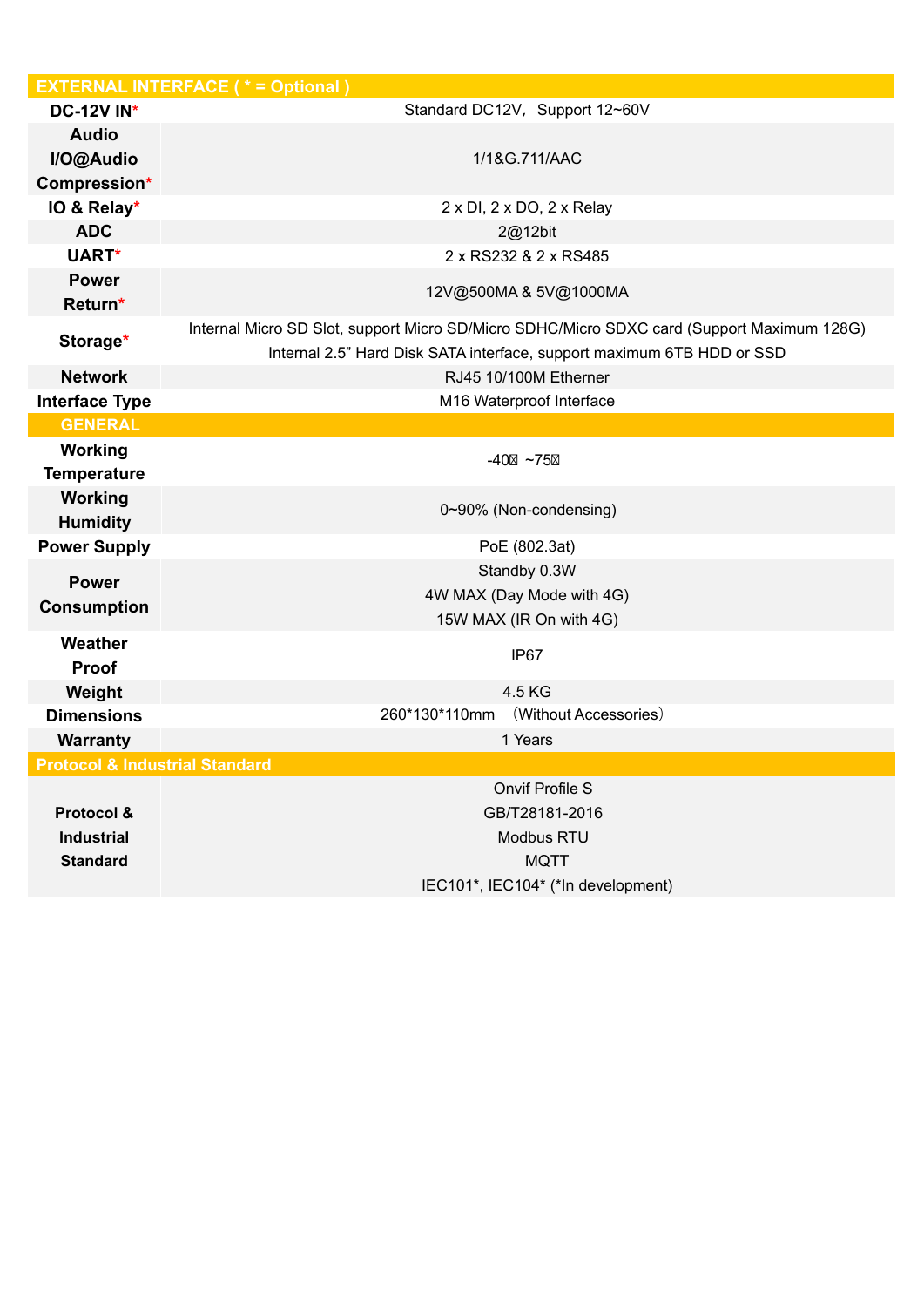## **Dimensions (mm)**



(Note: There may be differences between models of accessories and interfaces, actual products shall prevail)

# **Accessories**(**Optional**)









**Cardan Joint1 Cardan Joint2 Bracket Motorized PTZ Bracket** \*In development